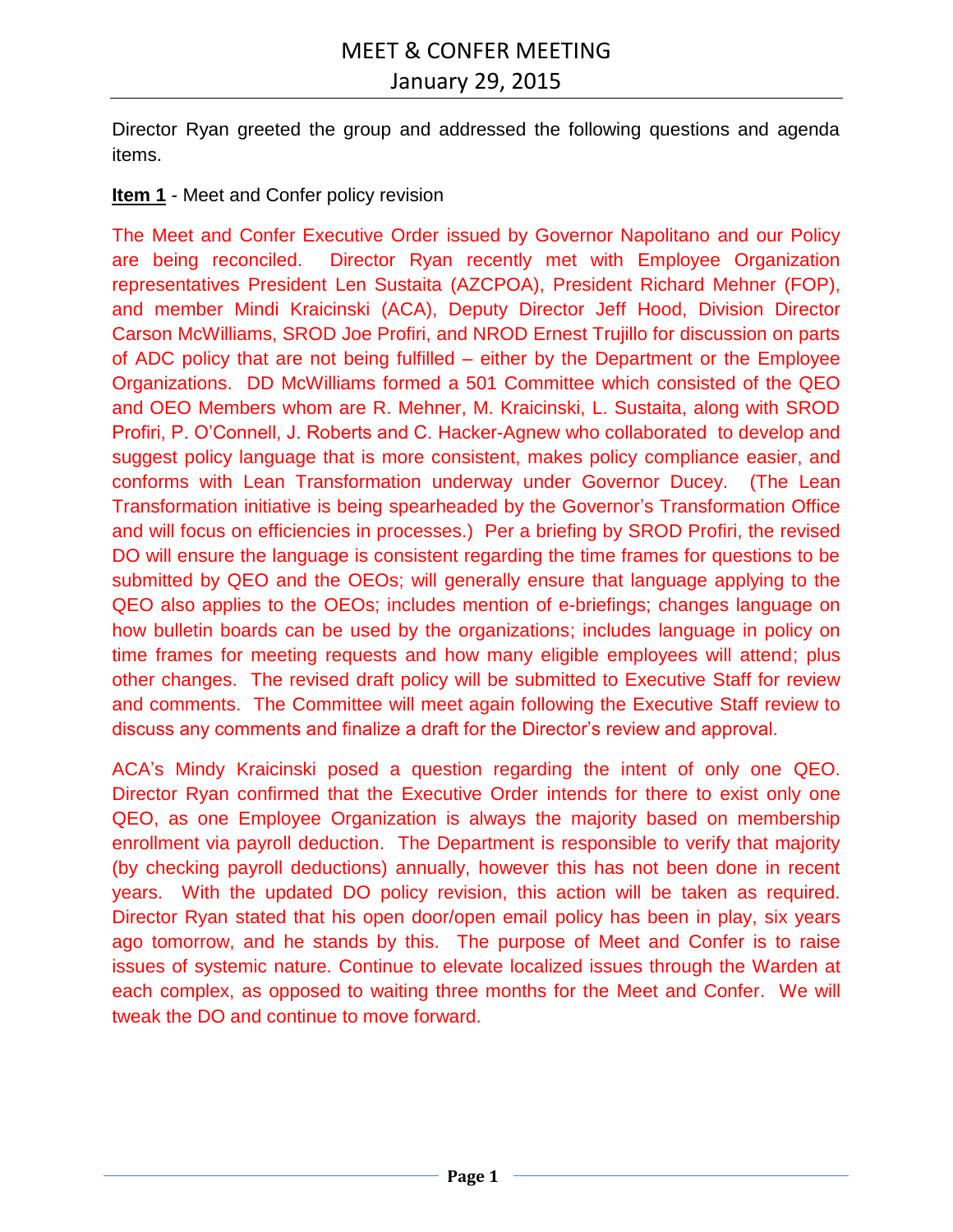### **SUBMITTED QUESTIONS AND ANSWERS**

AZCPOA did not pose any questions. Questions one through three posed by Fraternal Order of Police, Lodge 44. Questions one through four posed by ACA.

### **Richard Mehner - FOP**

These are questions from Officers in the Units collected by Fraternal Order of Police Members:

**Question 1** - With recent legislation passed in 2014, a change was made to the Cancer Insurance Program (CIP), soon to be known as the FIREFIGHTER, PEACE OFFICER AND CORRECTIONS OFFICER CANCER INSURANCE PROGRAM, administrated by PSPRS. The change now allows CORP Members to join CIP. According to the program, CORP employers must enroll into the program. FOP is requesting that ADC enroll into this program, if not already, before the 1/31/2015 deadline, thus allowing CORP employees to purchase the benefit.

**Answer 1** - Colleen McManus confirmed that the Public Safety Personnel Retirement System (PSPRS) has not yet voted, but is expected to on 2/25/15. Because it has taken PSPRS so long to take action on this, they will send out our CORP member enrollment packets prior to their annual July billing and will give employers options regarding when they begin the program. PSPRS will give us 3 months to gather all the information to participate. The deadline has been extended. We anticipate that we will enroll in the CIP and will have more information and direction from PSPRS following their 2/25 board meeting. Our HR Benefits staff will follow this closely and will disseminate information to staff as applicable.

**Question 2** - At ASPC-Winslow, Operations staff are asked to work two major holidays a year and at least one weekend a month. Can this be applied state wide? This would assist all complexes in reduction of staff shortages, and help the units with additional duties such as searches, UA's, etc.

**Answer 2** - DD Carson McWilliams explained that Winslow has taken this option based on their high officer vacancy rate and the limited pool for staff volunteering for overtime shifts. Yes, this can be applied statewide. This use of support staff was used before with success. It builds teamwork and assists the unit with working more efficiently. Something will come out soon on how to work it out statewide. Director Ryan stated that policy clarification is not explicit right now. There is a limitation on number of overtime work hours in a given week for a non-exempt employee; the non-exempt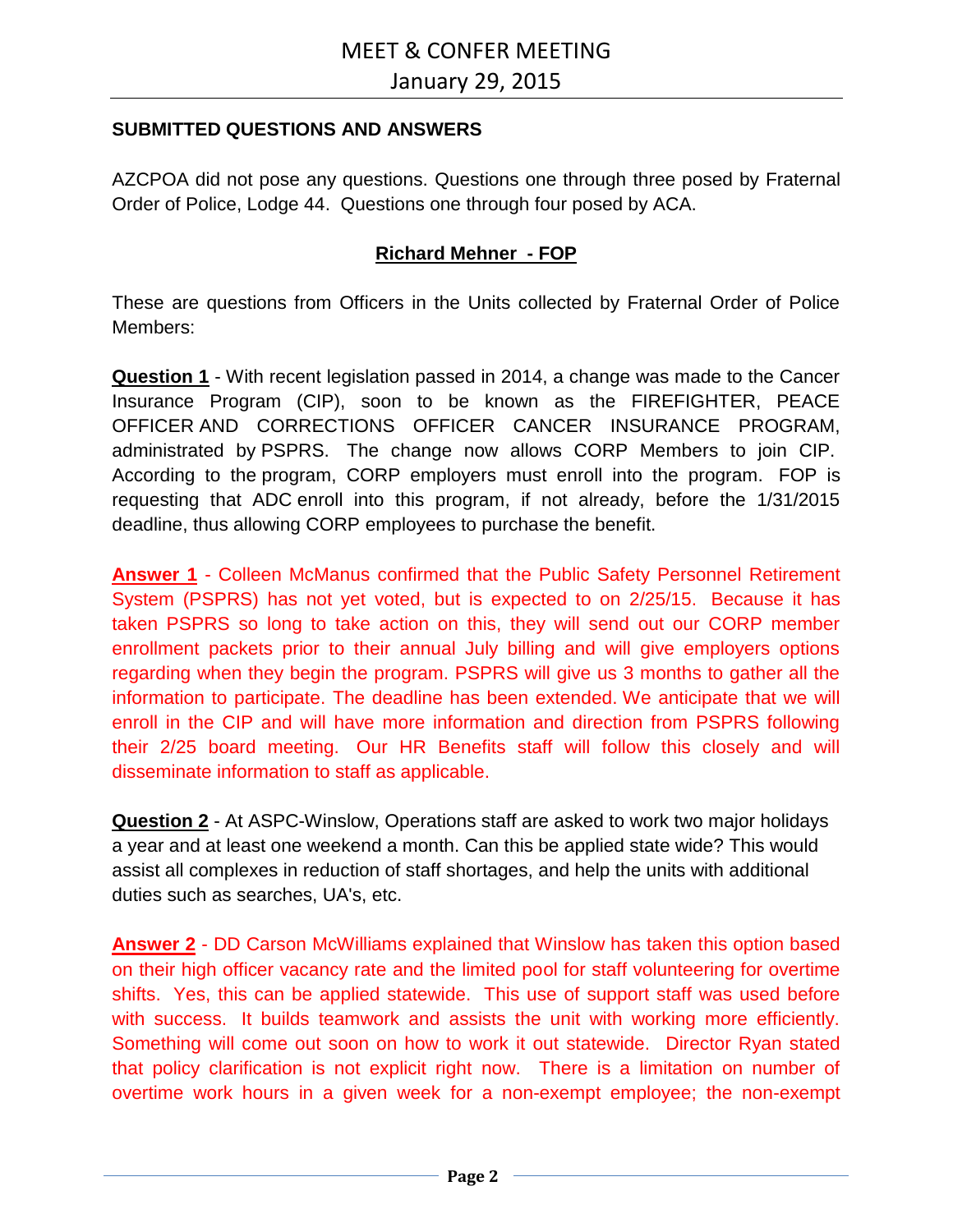employee cannot work more than sixteen hours per day, cannot work more than twentyfour hours overtime per week, and must have one full 24 hour RDO per week. In the past, fatigue has been the reason for a car accident on the way home from work. We don't want people to be worn out. We will do something in the policy. There are exceptions, such as fire crews and officers coming back from the hospital, who can run over a few minutes. You are encouraged to talk with your supervisor so that there are no issues.

**Question 3** - When considering uncovered employees, FOP is requesting that the response time for Administrative Inquiries be changed for uncovered employees from 3 days to 5 business days. (DO 601.03.1.2.2) Since uncovered employee have a very limited recourse to appeal a discipline under such matters and missing a policy, confusing a fact or any other mistake in the response has the potential to cost the employee their job. FOP does not believe granting this request has the potential to harm any investigation and would appreciate your consideration.

**Answer 3** - This issue was discussed with Director Ryan and the Inspector General, Mr. Lauchner. An Administrative Inquiry has to be completed within 30 days from the time the Department becomes aware of a matter that would result in the issuance of an Administrative Inquiry. Within those 30 days, the approving authority must determine mistake or misconduct, issue disciplinary sanctions, resolve the issue, or determine whether to elevate the AI to AIU for further investigation. DD Carson McWilliams confirmed that we will recommend the policy and forms be changed to five business days for all staff to prepare their initial response.

# **Mindi Kraicinski – ACA**

On behalf of ACA, the following questions are provided:

**Question 1** - Status on pay increase proposal

**Answer 1** - Director Ryan confirmed that the Decision Package for pay is not in the Governor's budget. Governor Ducey has made it clear that the budget will be corrected by FY2017. There is a hiring freeze for all state agencies, effective February 1, 2015. ADOA has provided a draft list of job classifications/positions excluded from the freeze, as they are directly related to public safety. Colleen McManus explained that security positions are excluded from the hiring freeze, but that there are other "mission critical" positions needed to maintain normal operations, such as the physical plant workers, such as locksmiths and plumbers. The list of positions excluded from the hiring freeze will be submitted to ADOA for approval, and the freeze will go into effect. [Post-meeting]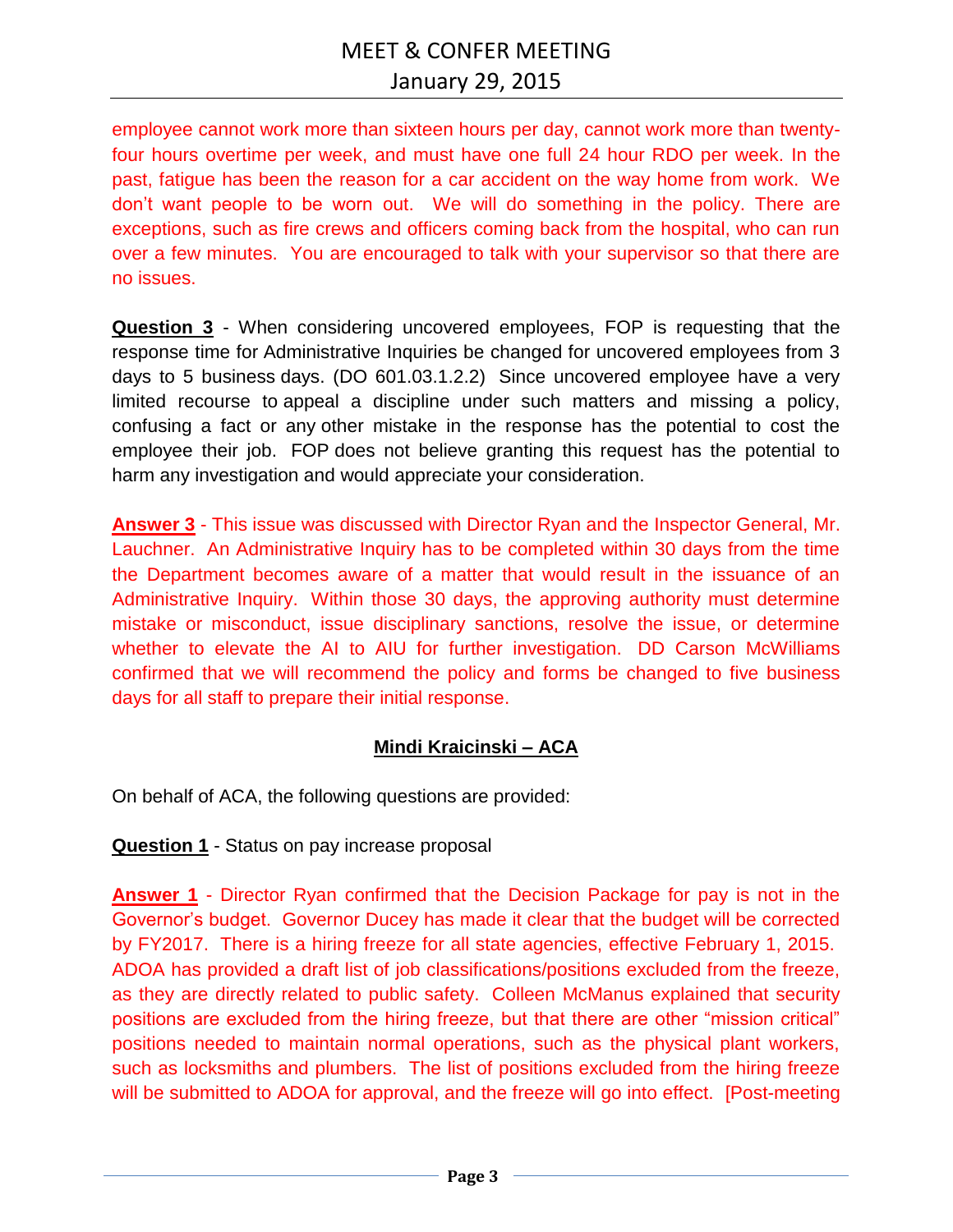# MEET & CONFER MEETING January 29, 2015

note: It has been confirmed that the job classifications Correctional Lieutenant, Correctional Captain, Correctional Major and Correctional Administrator I have been added to the list of positions excluded from the hiring freeze. Recruitment and selection was immediately resumed for those job classifications.] Moving forward, positions will be added to the excluded list if they meet ADOA's criteria. For positions not on the "excluded" list, requests to fill can be submitted through the chain of command for approval consideration by the Director or Deputy Director as "mission critical."

Director Ryan shared that this past year we were able to add geographic stipends for hard to fill positions, eliminate salary compression in the CO series, and make market adjustments for Investigators. Additionally, several thousand employees received merit pay. These actions had a positive financial impact on over 6,000 employees. We hope to do the same this fiscal year through vacancy savings, but this remains to be seen, as money is very tight and many funds are already committed through the end of the fiscal year. We are fully committed to meeting the needs of institutions, or will otherwise set aside vacancy savings as a contingency. Most of what is in the budget is an annualization of beds; 1,000 beds in CCA and 500 at Rast have to be annualized. The Governor's budget recommendation supports the request for 3,000 medium security beds. ADC is experiencing 960 per year growth, and the greatest need is for medium custody beds. Director Ryan recently toured the Yuma complex, including the medium security unit at Cheyenne. Seven years ago, two of the buildings were condemned due to water damage and have not been in use; staff fed inmates in the visitation room of the 800-bed unit while waiting for the Legislature to fund repairs. Now, the Cheyenne kitchen and vocational building will be back on line in March, with the reactivation of 324 temporary beds that had been redlined. ADC has less than 2% vacant beds and needs 5% to run the system effectively. Special program beds for sex offenders, general population, and protective custody complicate this. We tried to distinguish "good versus bad" from all temporary beds, eliminating the "bad" temporary beds in phases. ADCs temporary beds are now double bunked beds in some dorms. Our validated classification system allows us the ability to override 10% of classification actions. There were 4,000 beds in the original design of the La Paz, Whetstone, and San Carlos units. We requested oversized utilities and 250 additional bunk beds against the walls in each unit, thereby getting 5,000 beds at the price of 4,000.

**Question 2** - Comment on Rep Kavanaugh's bill for increasing inmate pay: pros/cons, Director's perspective? Rumors that this is a move toward more privatization?

**Answer 2** - This bill has no connection with privatization. Inmate Pay is for Inmate Intergovernmental Agreements. The bill will allow, but will not require, that inmate pay could go up to \$1.50. We are submitting two bills this year; one for inmate pay increase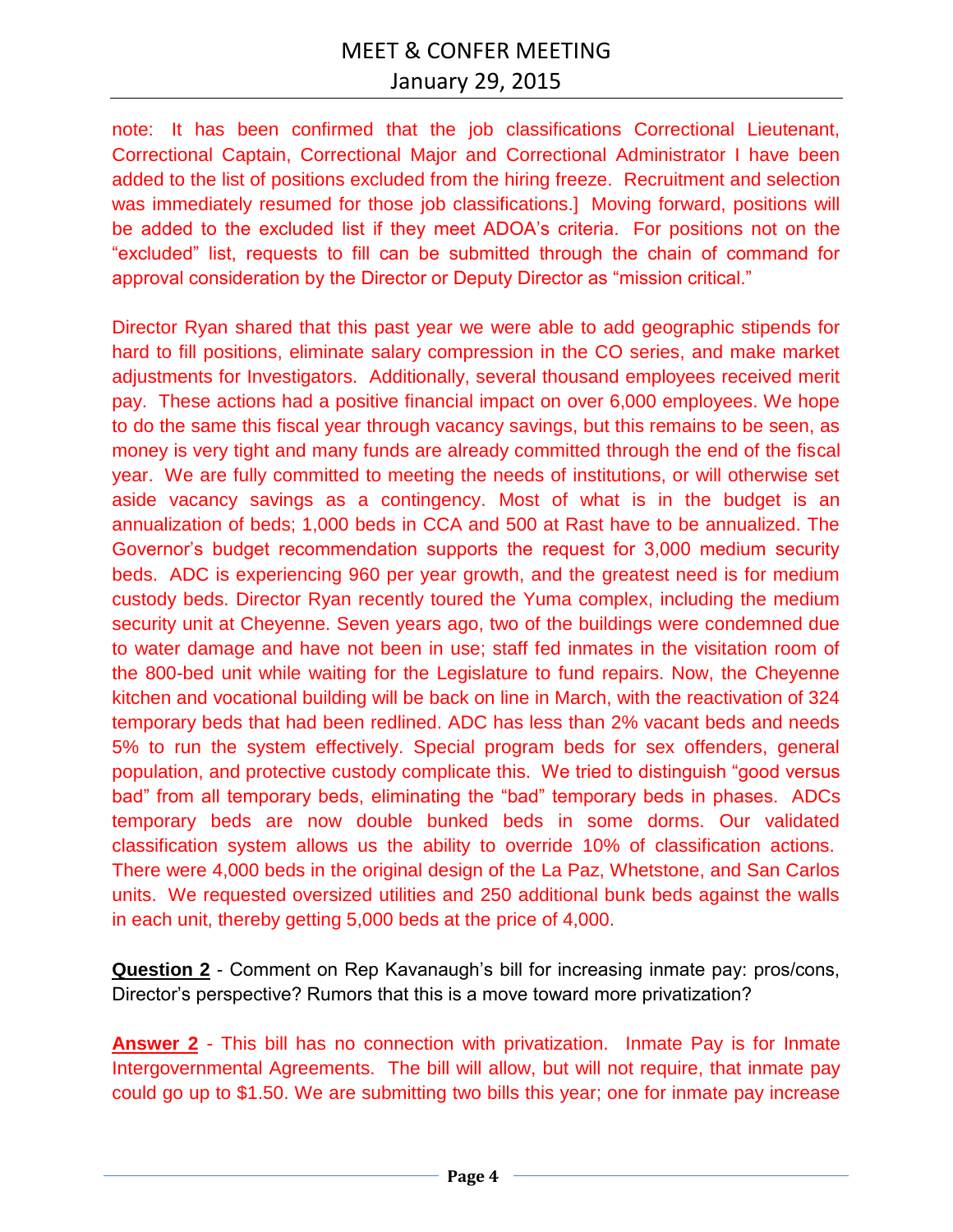and the other for a Fallen Employee Memorial site in the courtyard between the 1645 and 1601 buildings. Our buildings are part of the Capitol Mall and subject to regulations. We have initiated legislative language for the memorial; will need an external group to shepherd through the legislation. The memorial will honor ADC employees who die in the line of duty, while serving the Department. It could take eighteen to twenty-four months for that organization to complete the fundraising, design and dedicate the memorial.

**Question 3** - We would like to revisit the topic of 10-hr shifts for graveyard, to be an incentive for COs to request to be assigned to that shift. There is a great deal of interest, and we would like to request this be given consideration as a serious option.

**Answer 3** - DD Carson McWilliams explained that it takes more staff to run graveyard shift with a 4/10 shift than it does for a 5/8 shift. We currently have 637 vacant CO II FTEs statewide and are unable to change shift hours in this manner.

**Question 4** - Staff morale continues to be a problem; what are some specific steps the leadership is taking to improve staff morale?

**Answer 4** - DD Carson McWilliams recommends that first, staff morale begins with you. Your work ethic, your self-motivation and the pride you take in your job. Many things impact staff morale; working conditions; co-worker and supervisor interactions; number of daily tasks; inmate interactions, etc. Administrators and supervisors can improve staff morale by communication, providing tools needed, getting to personally know staff, being fair, being professional, leading by example, just to name a few. Now some are better at it than others, but we do strive for our leaders (through Employee Engagement, open door policies and working directly with staff) to try and improve the workload and conditions. Using teamwork, respecting each other, being professional and having strong work ethics can assist to improve morale overall.

Over the course of last year we rolled out many services for staff:

We rolled out a major Employee Assistance Program offering many services free of charge or at discounted rates to employees.

We introduced e-briefings from the Director to provide better and more direct communication with staff. Many of these messages celebrate the achievements of one or more staff.

• All prisons publish a newsletter highlighting and celebrating staff in these publications. We encouraged that each Warden circulate their institutions newsletter with other Wardens electronically. They can be placed on the intranet at all prisons statewide.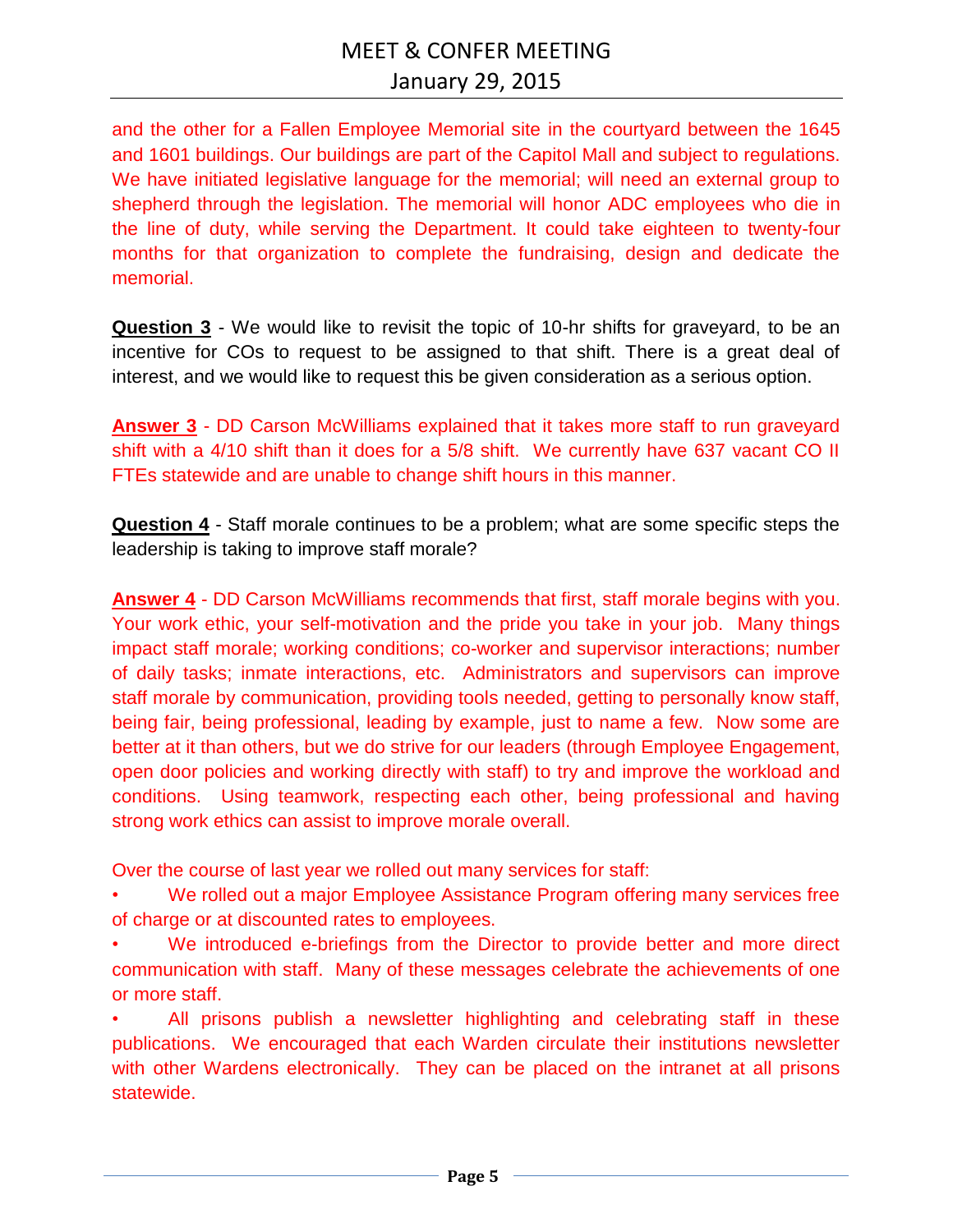We delivered equity adjustments to many employees and merit–based bonuses to all eligible employees last year. Over 6,000 employees received some type of monetary acknowledgement.

• We added geographical stipends for officers at Eyman, Florence, Lewis, Safford and Winslow.

The most recent employee engagement survey reflected a significant increase in the number of engaged employees – an indicator that Department-wide, people are feeling better about their jobs and ADC as a place to work.

We will publish an employee retention plan soon noting the many things we are doing to keep our best staff. You are encouraged to embrace the new staff, making sure that everyone is welcoming and introduced to each other.

DD McWilliams recommends that everyone learn and practice our now enhanced Core Values the Director is preparing to introduce to staff….PRICE….Professionalism-Responsibility-Integrity-Courage-Efficiency, and be part of the solution to make our work place the best we can.

Director Ryan explained how the executive team revisited the mission and vision statement, including core values during the summer strategic planning sessions. One side of the Directors medallion, used for spot recognition, currently displays the core values acronym R (responsibility) I (integrity) C (cooperation) E (efficiency). The decision has been made to modify the core values displayed on the medallion to P (professionalism) R (responsibility) I (integrity) C (courage) E (efficiency). Governor Ducey has placed an emphasis on processes and efficiencies through the Lean Transformation initiative.

# **AZCPOA**

## No questions submitted

Additional Questions and Discussions:

1. Two years ago there was a Parole Symposium where a national study of parole officers with PTSD was provided. Thinking about this study made us wonder if there might be a correlation between the number of call-ins and PTSD.

When we know that someone has PTSD issues, we will work privately with that individual. In addition, we are studying the Corrections Fatigue to Fulfillment class to track data that will prove or disprove positive effects of the training. The Employee Assistance Program (EAP) has a host of programs to support this and many other things that fall under the EAP umbrella.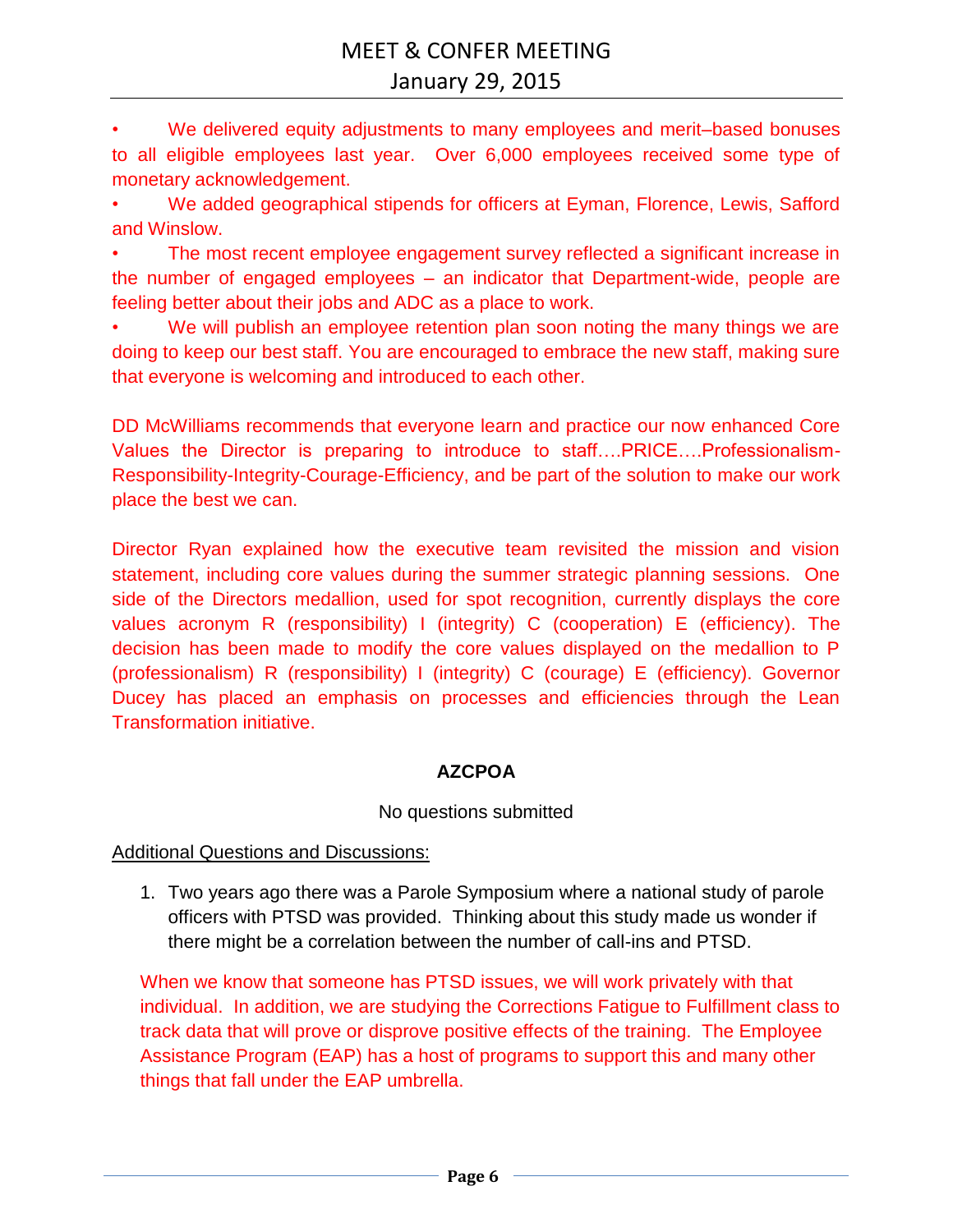2. There is a rumor that the hiring freeze exclusion list does not include Lieutenant, Captain, Major and Administrator I positions. Is this true?

These are considered to be safety and security positions and have been submitted to ADOA for addition to the excluded position listing. Note: please refer to post meeting comment in FOP question number one, page one of this document.

Director Ryan clarified that the position control process is a correlation to available funds in the fiscal year. Management has to decide to fill positions or not, considering overtime from week to week and month to month, influenced by projected dollars in the budget. Being fully funded for all positions is not an expectation and will never happen. We always will have vacancies.

3. A suggestion was made to provide an in-service day at the institution on a voluntary basis; including staff from the central office; possibly a continuation of training.

DD McWilliams commented that this occurs currently as the need arises. It is great for building respect and teamwork. We want to be sure that people are always doing this. Director Ryan has also pulled a few shifts in the past, however not in the past six or seven years.

4. Request was made for no boots on the field.

DD McWilliams will write up a proposal in support of no inmates in boots on the athletic field.

5. Question was raised in regards to the submission of the annual leave request.

Director Ryan redirected the question to the individual's institution Warden.

#### Close:

We will meet again in three months. During this time, think of issues that affect our agency as a whole to be responsive to our employees. When bringing issues to this forum, please submit a thorough description of the issue, complete information about what you have done to try to resolve it (i. e., the who, what, when, where, etc.), and a proposed solution.

The budget hearings will be held on Tuesday and Wednesday next week. The Senate and House Appropriation Committees have a number of inquiries on different bills. We will share what we can as things move forward.

The Director thanked those who attended.